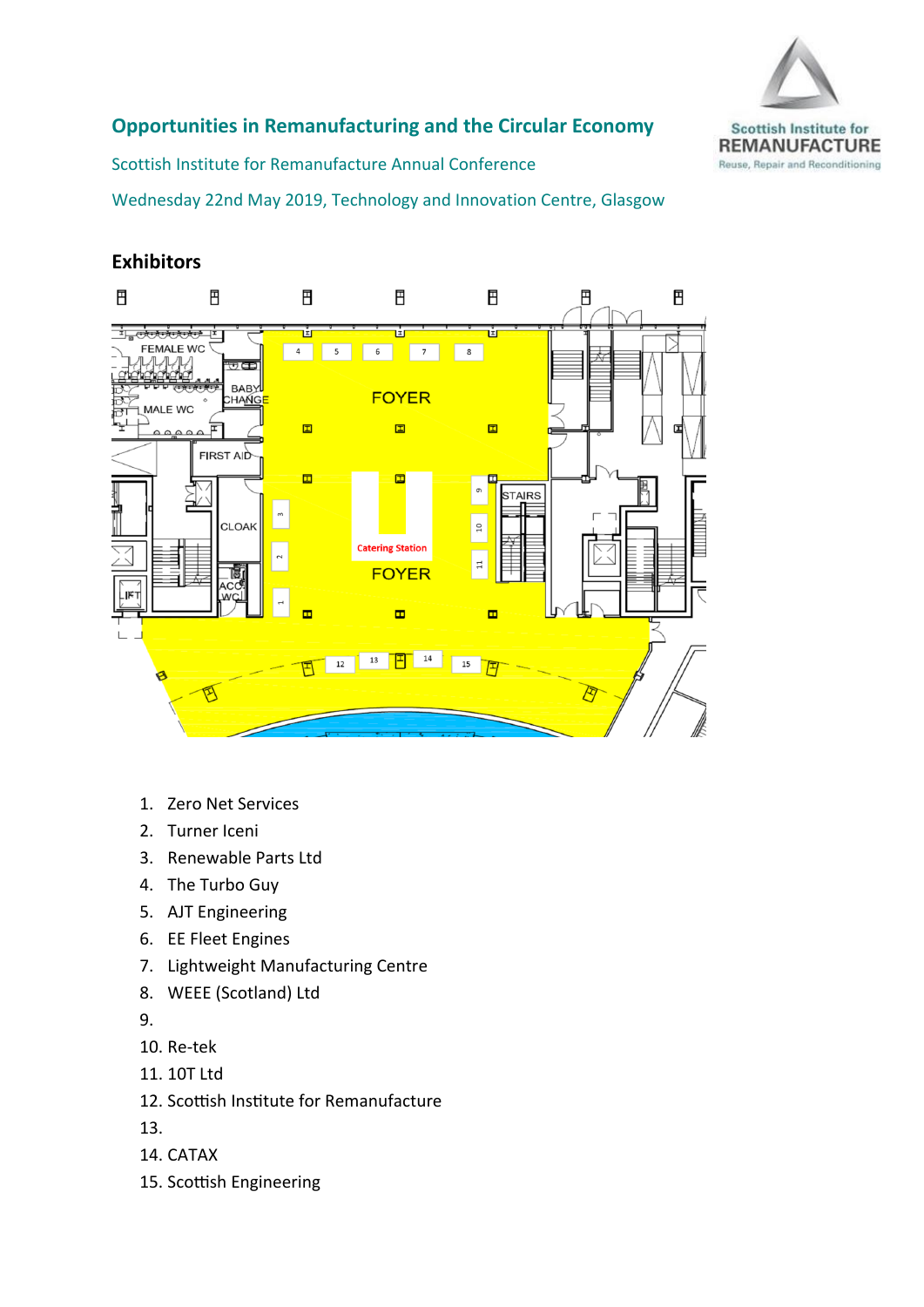The ZeroNet is the first significant global development of a domestic 'reverse' or collection logistics network – based on a user app and a driver app - specifically designed with the unique requirements of the Circular Economy in mind. Created and launched with the support of Zero Waste Scotland, we are now planning to conduct a large-scale trial – to around 13k homes – of a wide variety of smart takeback services. We then plan a full roll-out to every home in Scotland.





A privately controlled group of autonomous companies, the Turner Group is engaged in the supply and servicing of equipment, as well as the provision of comprehensive support services. In 2013, Iceni Marine Services was acquired by Turner & Co. (Glasgow) Limited. 2018 sees a more visible manifestation of this highly effective partnership, with the creation of Turner Iceni. Turner Iceni has developed a state of the art condition monitoring system to determine the overall

health of customer assets to reduce unplanned downtime and maintain machinery in an optimised operational state.

Renewable Parts Ltd is a supply chain company working in the wind industry. In 2018 the company opened its refurbishment centre, looking at recirculating parts in the wind industry which had previously been considered beyond economic repair. The refurbishment centre is growing rapidly, at the same time establishing strong links with both



industry partners and academic institutions. The circulation of these parts within the industry is creating a circular economy where one didn't exist before.

## **HE TURB®** Gl

The Turbo Guy are one of the UKs largest Turbocharger Remanufacturers and distributors. With customers across YOUR TURBO SPECIALIST the UK and Ireland, they are a one stop shop for OE, New

and Remanufactured products and all ancillary parts. Vast Stock and product range sets them apart from their competition.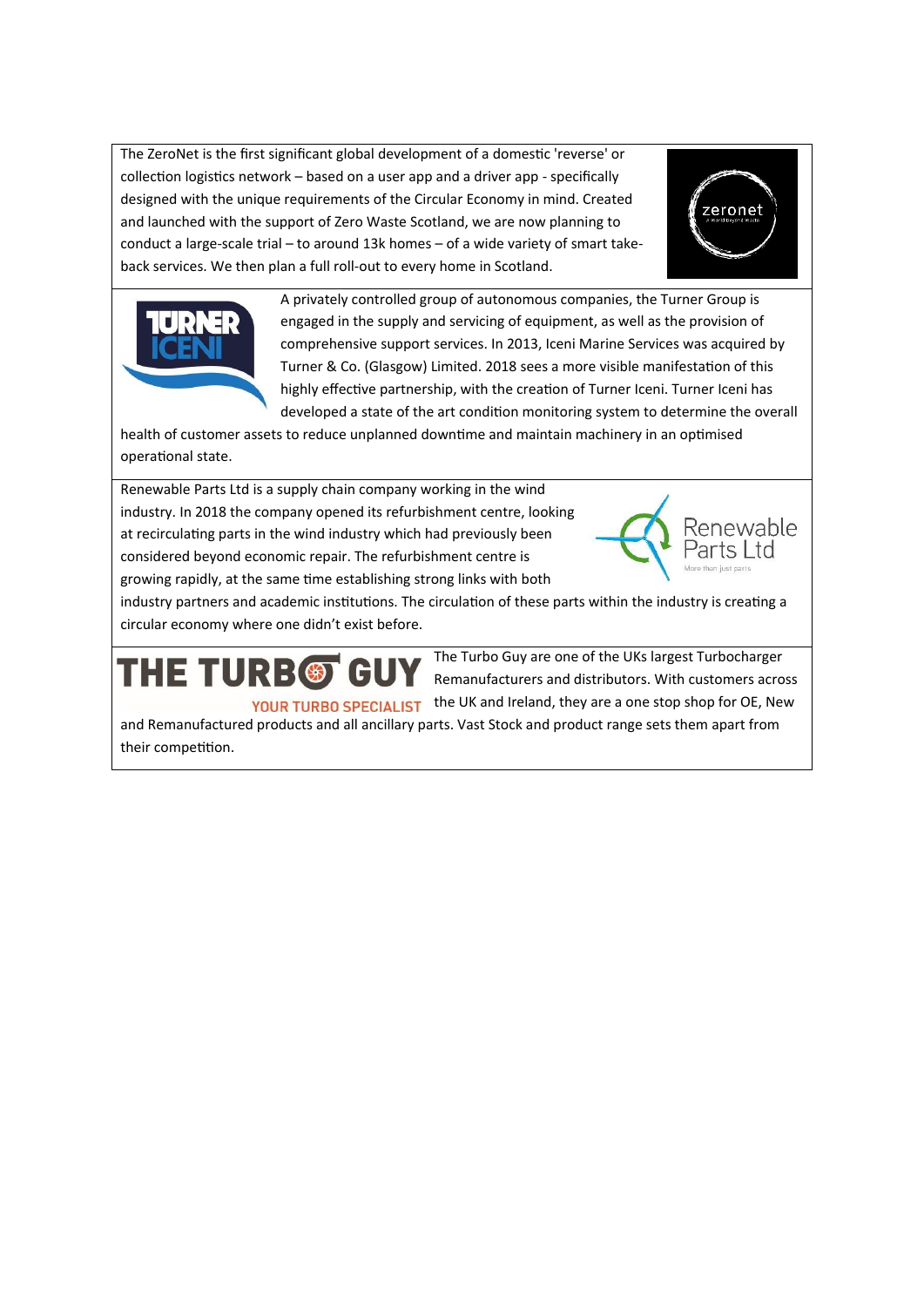For Over 60 years since the Company's formation, AJT Engineering Ltd has developed into one of Scotland's premier engineering organisations and now embraces four distinct, but closely co-ordinated, divisions. We offer a full range of engineering services from full manufacture and machining to surface treatments.



## **AJT Engineering Ltd**



EE Fleet Engines offers engine reconditioning and replacement services to fleet managers in both public and private sector organisations. Based in Paisley, our 80,000sqft workshop features one of the largest independent arrays of engine reconditioning machinery in the UK. We also offer our engine reconditioning services to individuals via our consumer brand, National Engines.

The Lightweight Manufacturing Centre aims to strengthen Scottish industry through Lightweighting of components used in the Aerospace, automotive, Renewable Energy, oil & gas, and marine sectors. By attracting businesses, high quality jobs, and projects, the LMC will support SMEs, OEMs and endusers to provide gross value add to the Scottish economy through improved logistics, reduced emissions and enhanced efficiencies.



Institute Scotland Lightweight Manufacturing Centre



WEEE Scotland was established in 2015 on the principles of environmental protection and circular economy. We champion efficient use of resources and strive to reduce our partners' carbon footprint by extending the valuable life of their electrical and electronic assets through the route of repair, reuse, remanufacture and recycle. We partner with our clients to provide all-round SCOTLAND LTD waste electrical and electronic equipment management solutions and deliver

the highest standard of environmental compliance. WEEE Scotland embraces a simple philosophy: Repair, Reuse, Recycle. Such approach allows us to achieve exceptional operational efficiency while reducing reliance on linear economic model and enabling the paradigm shift to a more resource efficient, environmentally friendly circular economy.